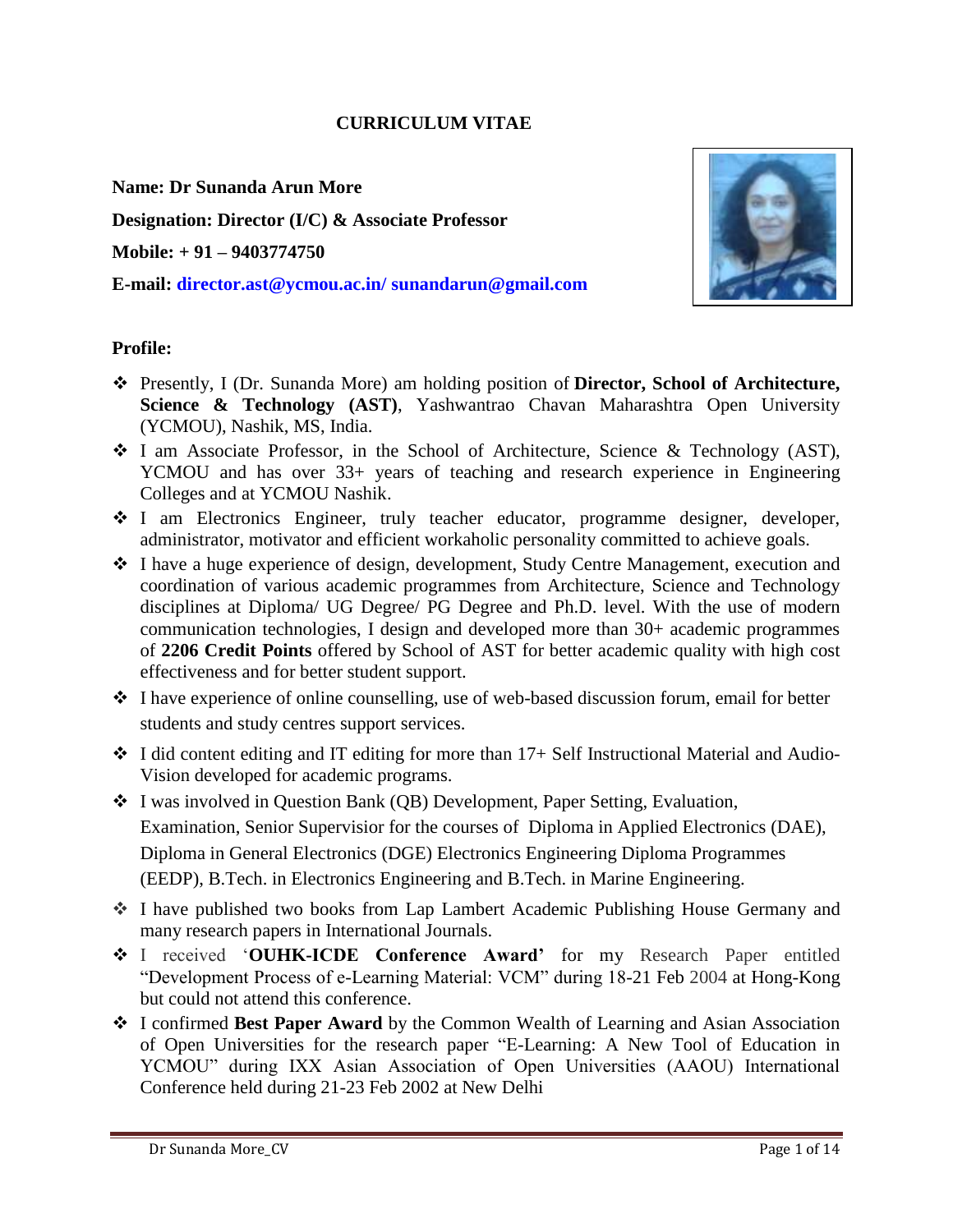- I received grant of Rs. 30,000/- for the minor research project by IUC-TEFED of IGNOU, New Delhi for "Study of effectiveness of "Face-to-Face Counselling" and "Counselling with Virtual Classroom Modules (VCM)" on the students of Electronics Engineering Programme of Yashwantrao Chavan Maharashtra Open University, Nashik, MS, India
- $\cdot$  I delivered talk on DD Sahyadri Television on 05<sup>th</sup> Sept 2017 on the occasion of Teacher's Day and also on  $12<sup>th</sup>$  Sept 2017 on the topic "Opportunities of Open Education"
- $\bullet$  I delivered talk in the live program 'Hello Sahyadri' on DD Sahyadri Television on 20<sup>th</sup> Feb 2020 on the topic "Awareness and Transformation through Education"
- I delivered lectures to academic counsellors of Mumbai University and YCMOU, PhD students, BBA, BCA students.
- I delivered lecture on OER and its Licensing in HRDC approved Faculty Development Programme on OER jointly organized by YCMOU and Pune University on 19 Sept 2019
- For the Pure Science Category at UG, PG, PPG and Teacher's group, I worked as Judge for the Research festival "Avishkar"organised at Mahatma Phule Krushi Vidyapeeth (MPKV) Rahuri during 15-17 January 2018
- I selected for Central Government's National Merit Scholarship for meritorious candidates till completion of Bachelor of Engineering.
- $\bullet$  I selected for High School Scholarship from VII to  $X<sup>th</sup>$  standard
- Apart from this, I received many attainments in sport & represented at **Maharashtra State Level** Volley-Boll tournaments.
- My areas of Interest are as follows.
	- 1. Engineering education
	- 2. IT & eLearning Skills
	- 3. Open Educational Resource (OER) development
	- 4. Technology based teaching-learning
	- 5. Systemic research for Open and Distance Learning
	- 6. Program Design, Development and Evaluation

#### **Education:**

| Doctor of Philosophy (Ph.D.)             | University: YCMOU                                         |
|------------------------------------------|-----------------------------------------------------------|
|                                          | Discipline: Education                                     |
|                                          | Year of Passing: 14 Jan 2010                              |
|                                          | Research Topic: 'Critical Assessment of Face-to-Face      |
|                                          | Method of Counselling and Face-to-Face Method of          |
|                                          | Counselling with Virtual Classroom Module' in the context |
|                                          | of Open and Distance Learning'                            |
| <b>Master of Business Administration</b> | University: YCMOU Nashik                                  |
| (M.B.A.)                                 | Discipline: Human Resource Management                     |
|                                          | Year of Passing: 2013                                     |
|                                          | Research / Dissertation Topic: Analysis of Employee's     |
|                                          | Satisfaction towards the welfare facilities provided by   |
|                                          | YCMOU Nashik                                              |
|                                          |                                                           |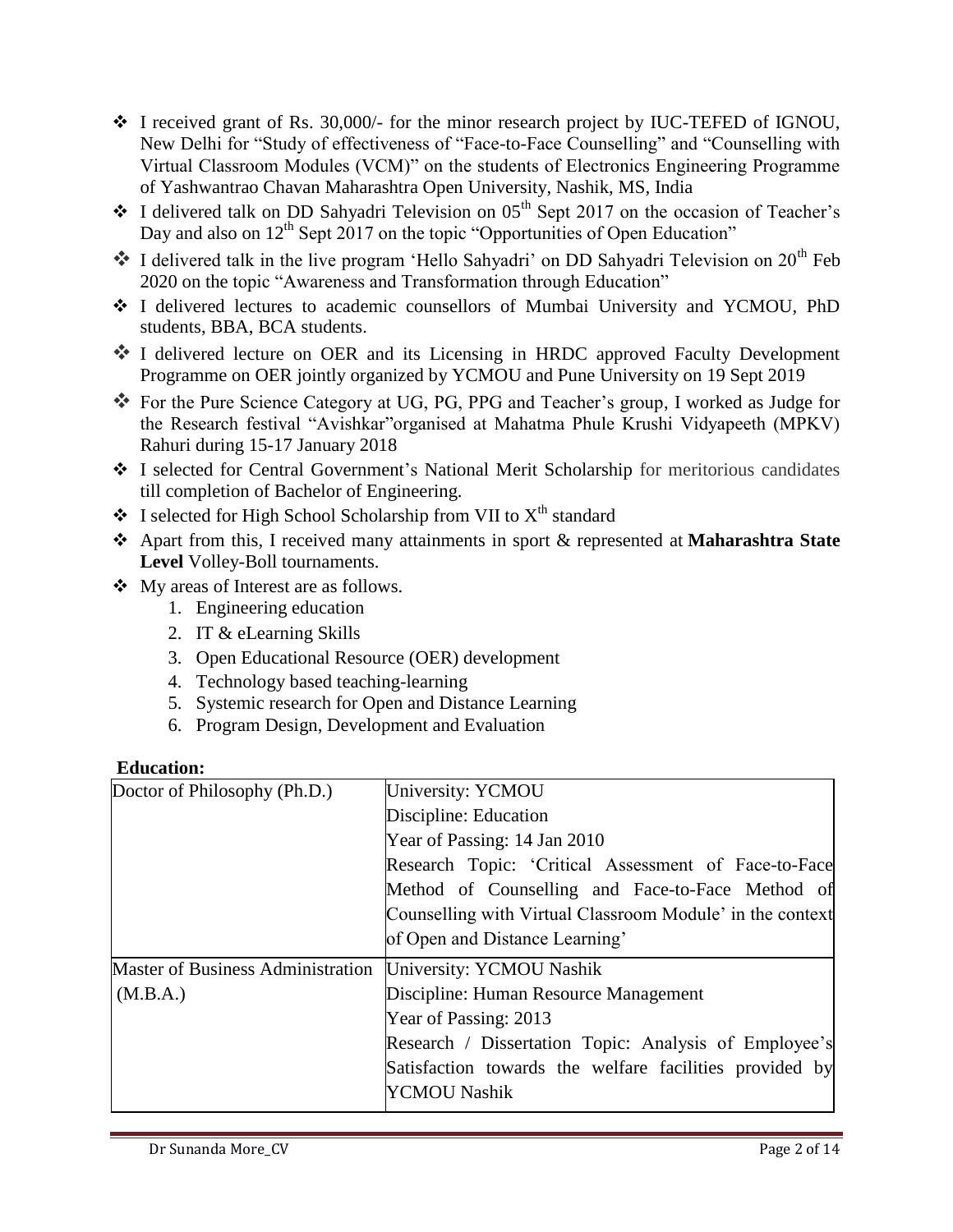| Master of Science (M.Sc.)      | University: YCMOU Nashik                                |
|--------------------------------|---------------------------------------------------------|
|                                | Discipline: Sub. Communication - Electronics            |
|                                | Year of Passing: 2003                                   |
|                                | Research / Dissertation Topic:                          |
|                                | "To develop a "Virtual Classroom Module" for the course |
|                                | of Basic Electronics, for the students of Engineering   |
|                                | Diploma Programme and to test its effectiveness"        |
| <b>Bachelor of Engineering</b> | University: Amravati University                         |
| (B.E.)                         | Discipline: Electronics                                 |
|                                | Year of Passing: 1987                                   |

## **Work Experience:**

| <b>Position held</b> | Name of the Organization | Duration |  |        | <b>Responsibilities Performed</b> |
|----------------------|--------------------------|----------|--|--------|-----------------------------------|
|                      | or Institution           | From     |  | vears. |                                   |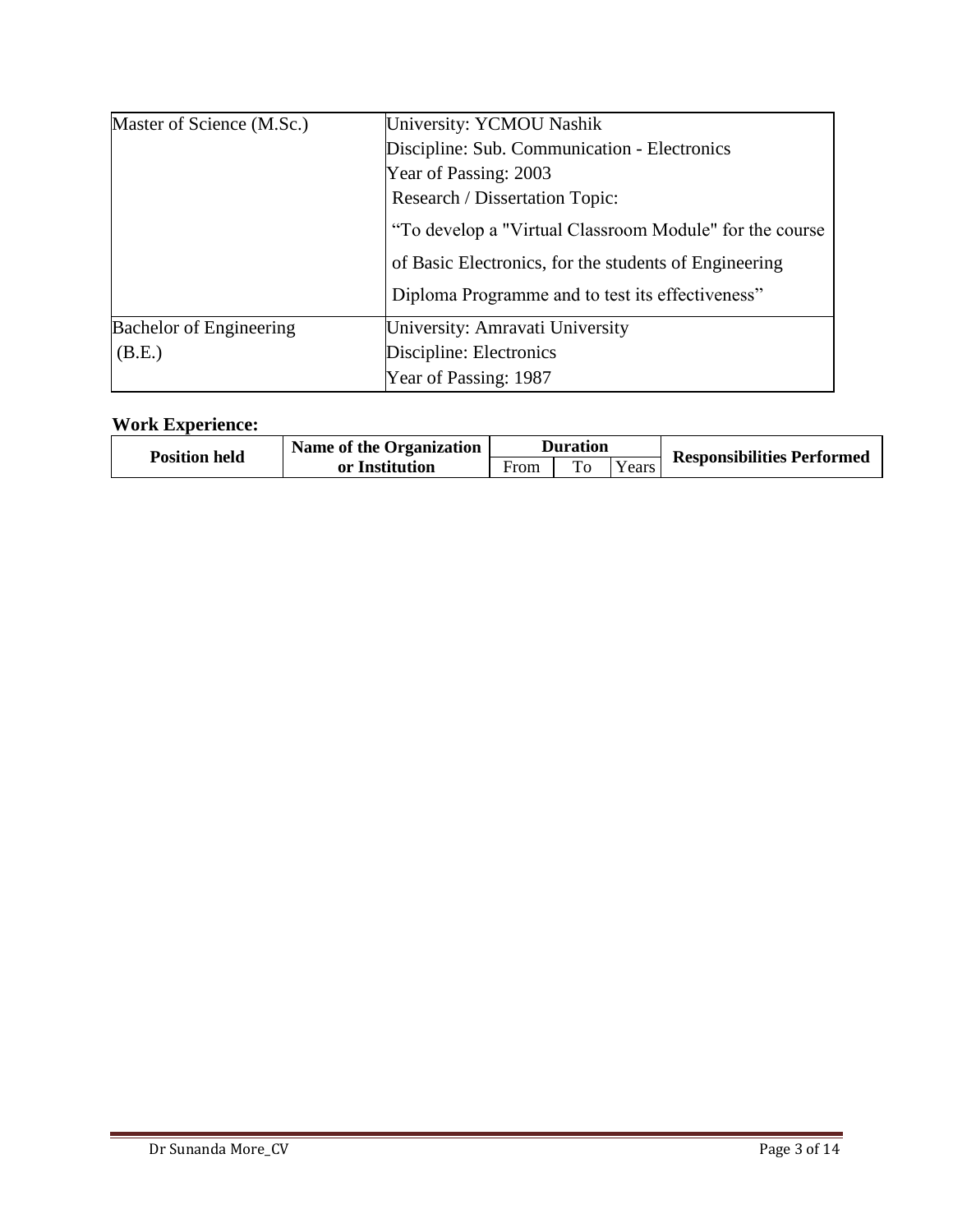|                                                | <b>Name of the Organization</b> | <b>Duration</b> |      |       |                                                                                                                                                               |  |
|------------------------------------------------|---------------------------------|-----------------|------|-------|---------------------------------------------------------------------------------------------------------------------------------------------------------------|--|
| <b>Position held</b>                           | or Institution                  | From            | To   | Years | <b>Responsibilities Performed</b>                                                                                                                             |  |
| Director<br>$\&$<br><b>Associate Professor</b> | <b>YCMOU Nashik</b>             | June<br>2017    | till | 3.7   | Director from 2017 till date 3.6<br>years,<br>Handling<br>academic,<br>administrative & managerial<br>activities of the School.<br>Responsible for all policy |  |
|                                                |                                 |                 |      |       | decisions,<br>design,<br>development<br>and<br>implementation<br>of<br>all<br>programmes.<br>Conducted<br>meetings<br>of                                      |  |
|                                                |                                 |                 |      |       | School Council and PAC,<br><b>SLM Developers</b>                                                                                                              |  |
|                                                |                                 |                 |      |       | Completed<br><b>SLM</b><br>development<br>for<br>B.Sc.<br>(PCM) and M.Sc. (Env Sci)                                                                           |  |
|                                                |                                 |                 |      |       | Designed, developed (fully<br>in-house) and launched P.G.<br>Dip. in Statistics                                                                               |  |
|                                                |                                 |                 |      |       | Designed,<br>developed<br>and<br>launched Dip. in Essential<br>Skills (Learn & Earn Pattern)                                                                  |  |
|                                                |                                 |                 |      |       | Designed,<br>develop<br>and<br>launched PhD in Chemistry,<br>Env Sci and Geology                                                                              |  |
|                                                |                                 |                 |      |       | Developed audio lectures -<br>70 and video lectures $-20$<br>for the courses                                                                                  |  |
|                                                |                                 |                 |      |       | Revision for M.Sc. Maths<br>initiated and in process                                                                                                          |  |
|                                                |                                 |                 |      |       | Revision for M.Sc.<br><b>EVS</b><br>initiated and in process                                                                                                  |  |
|                                                |                                 |                 |      |       | Design & development of<br>B.Sc. (BCZ) initiated                                                                                                              |  |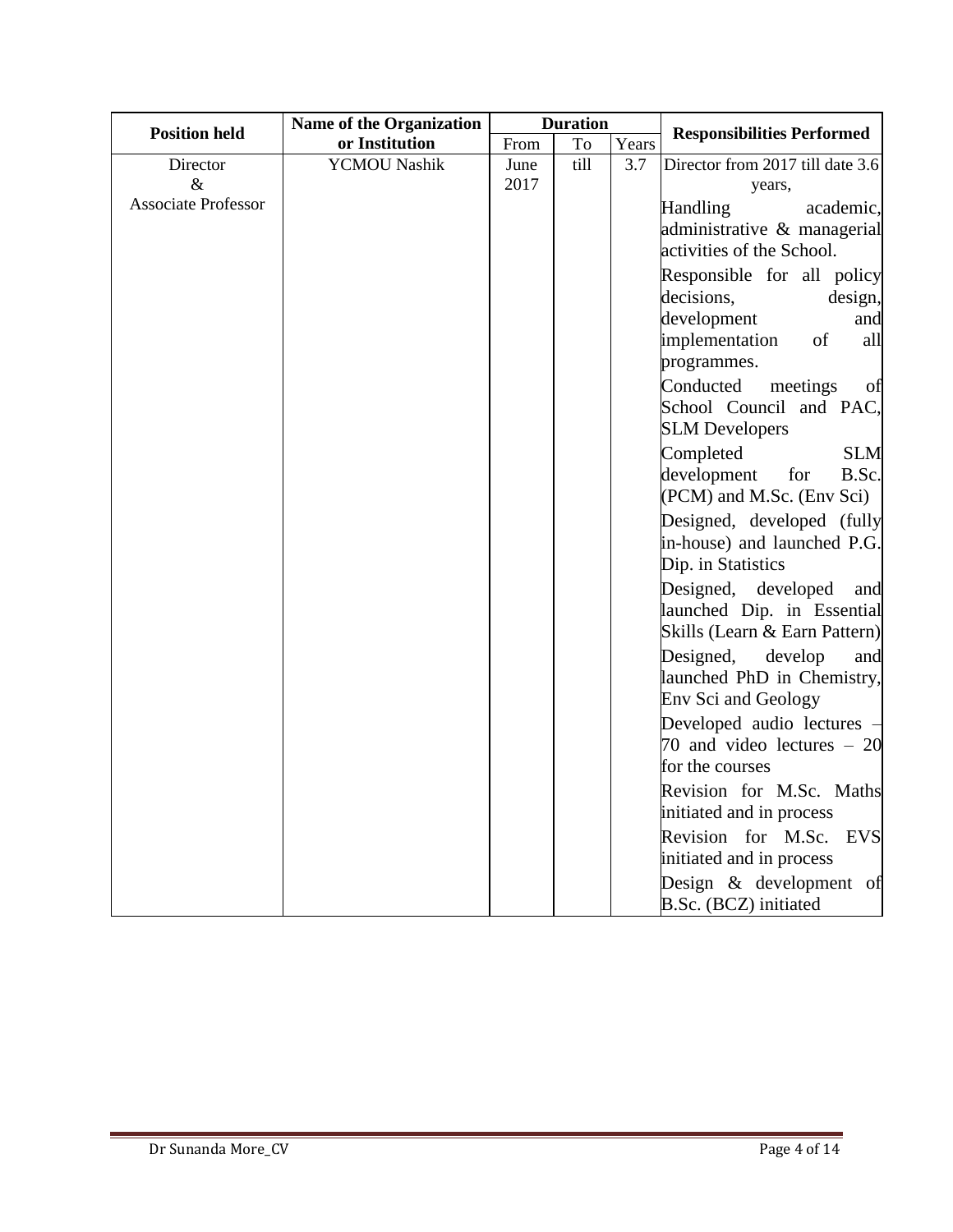|                                                                   | Name of the Organization |               | <b>Duration</b> |        |                                                                                                                                                                                                                                                                                                                                                                                                                 |
|-------------------------------------------------------------------|--------------------------|---------------|-----------------|--------|-----------------------------------------------------------------------------------------------------------------------------------------------------------------------------------------------------------------------------------------------------------------------------------------------------------------------------------------------------------------------------------------------------------------|
|                                                                   | or Institution           | From          | To              | Years  |                                                                                                                                                                                                                                                                                                                                                                                                                 |
| <b>Position held</b><br>Planning Officer<br>& Associate Professor | <b>YCMOU Nashik</b>      | April<br>2010 | June<br>2017    | $\tau$ | <b>Responsibilities Performed</b><br>Every financial<br>year,<br>05<br>prepared<br>University<br>Development<br>Grant<br>Proposals till 2015-16.<br>On this basis YCMOU<br>received total 25 Crore<br>development grants from<br>UGC/DEB.<br>prepared<br>statutory<br>requirements of YCMOU<br>Annual Reports from 2003<br>to $2015 - 16$ (total 13)<br>I handled UGC Programme<br>Approval process in 2016 for |
|                                                                   |                          |               |                 |        | 120 YCMOU Programmes<br>received programme<br>and<br>for<br>110<br>approval<br>Programmes.<br>Handled<br><b>YCMOU</b><br>correspondence with UGC/<br><b>DEC/MHRD</b>                                                                                                                                                                                                                                            |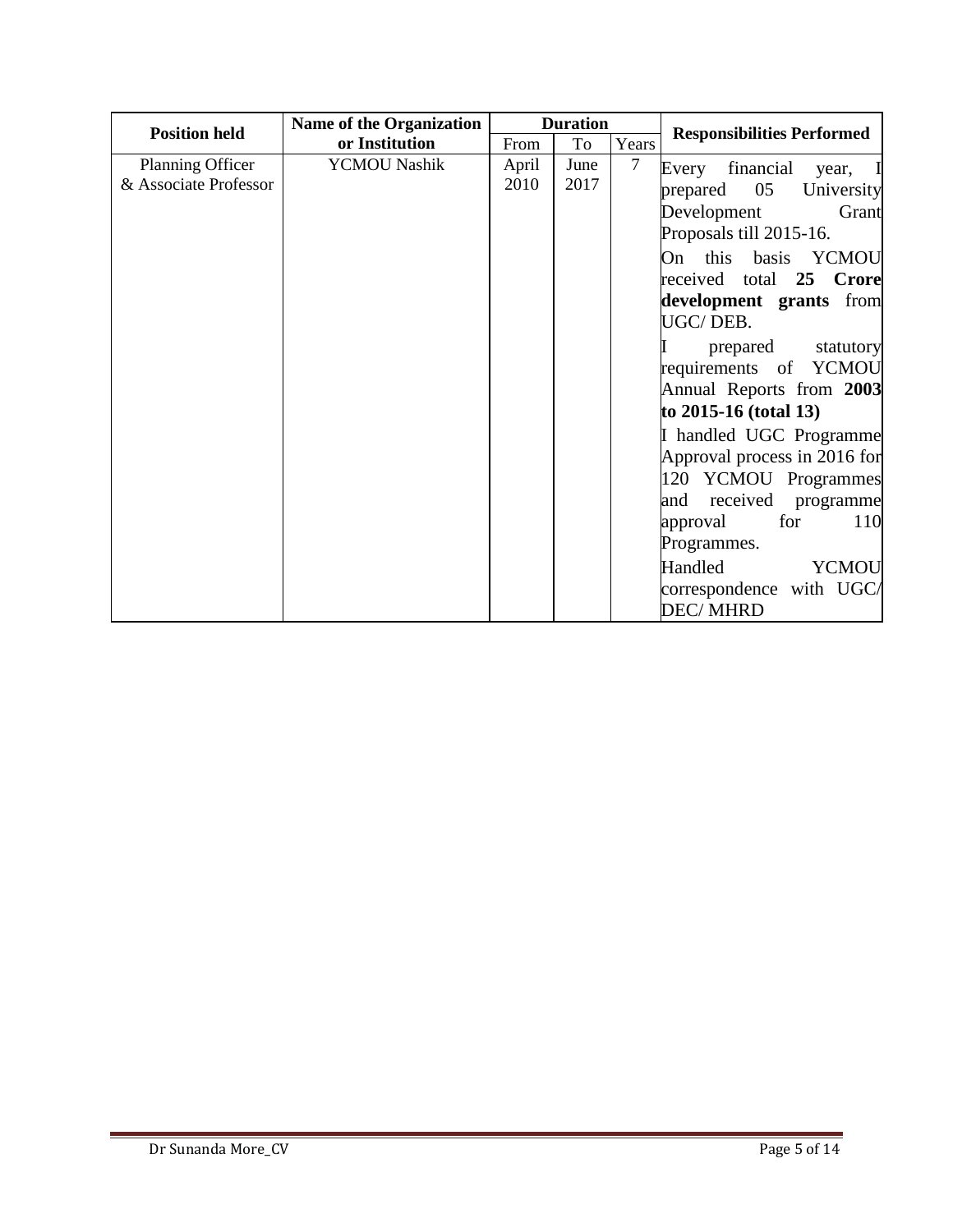| <b>Position held</b>       | <b>Name of the Organization</b> | <b>Duration</b> |      |       | <b>Responsibilities Performed</b>                                            |
|----------------------------|---------------------------------|-----------------|------|-------|------------------------------------------------------------------------------|
|                            | or Institution                  | From            | To   | Years |                                                                              |
| <b>Associate Professor</b> | <b>YCMOU Nashik</b>             | 2007            | till | 13.7  | Design and development of                                                    |
|                            |                                 |                 |      |       | programmes, curriculum $\sqrt{ }$                                            |
|                            |                                 |                 |      |       | SLM<br>material/<br>non-print                                                |
|                            |                                 |                 |      |       | material,<br>website,<br>etc.                                                |
|                            |                                 |                 |      |       | (Including writing, editing,<br>translation, adaptation)                     |
|                            |                                 |                 |      |       | Involved in the Development                                                  |
|                            |                                 |                 |      |       | of quality norms                                                             |
|                            |                                 |                 |      |       | Design,<br>development,                                                      |
|                            |                                 |                 |      |       | Coordination<br>and                                                          |
|                            |                                 |                 |      |       | Implementation<br>activities                                                 |
|                            |                                 |                 |      |       | handled<br>for<br>total<br>36                                                |
|                            |                                 |                 |      |       | Programmes of this School.                                                   |
|                            |                                 |                 |      |       | Architecture $-07$                                                           |
|                            |                                 |                 |      |       | Design $-01$                                                                 |
|                            |                                 |                 |      |       | Skill $-01$<br>$\bullet$                                                     |
|                            |                                 |                 |      |       | Science $-22$                                                                |
|                            |                                 |                 |      |       | $Technology - 03$                                                            |
|                            |                                 |                 |      |       | Ph.D. (Chemistry) $-02$                                                      |
|                            |                                 |                 |      |       | Ph.D. (Env Sci) $-02$                                                        |
|                            |                                 |                 |      |       | Ph.D. (Geology) $-01$                                                        |
| Lecturer, Senior Scale     | <b>YCMOU Nashik</b>             | 1993            | 2007 | 14    | Programme Development                                                        |
| and Selection Grade        |                                 |                 |      |       | Co-ordination<br>and                                                         |
|                            |                                 |                 |      |       | Implementation for DGE,                                                      |
|                            |                                 |                 |      |       | DAE, EEDP, B<br>Tech<br>$\overline{\phantom{a}}$<br>MLEP,<br>ESEP,<br>Marine |
|                            |                                 |                 |      |       | Engineering,<br>Nautical                                                     |
|                            |                                 |                 |      |       | Science,<br>Bio-Technology/                                                  |
|                            |                                 |                 |      |       | Bio-Informatics/<br>Actuarial                                                |
|                            |                                 |                 |      |       | <b>Bachelor</b><br>Science,<br>of                                            |
|                            |                                 |                 |      |       | Architecture,<br>Master<br>of                                                |
|                            |                                 |                 |      |       | Architecture,<br><b>Bachelor</b><br>of<br>Design,<br>Programmes<br>at        |
|                            |                                 |                 |      |       | Diploma, UG and PG level,                                                    |
|                            |                                 |                 |      |       | etc                                                                          |
| Lecturer                   | Pravara Rural Engineering       | 1992            | 1993 | 01    | Teaching, Practical Supervisor,                                              |
|                            | College, Loni, Ahmednagar       |                 |      |       | Examiner, Evaluator at                                                       |
| Lecturer                   | SSGM College of                 | 1987            | 1992 | 05    | <b>Engineering Degree College</b><br>Teaching, Practical Supervisor,         |
|                            | Engineering, Shegaon, MS        |                 |      |       | Examiner, Evaluator at                                                       |
|                            |                                 |                 |      |       | <b>Engineering Degree College</b>                                            |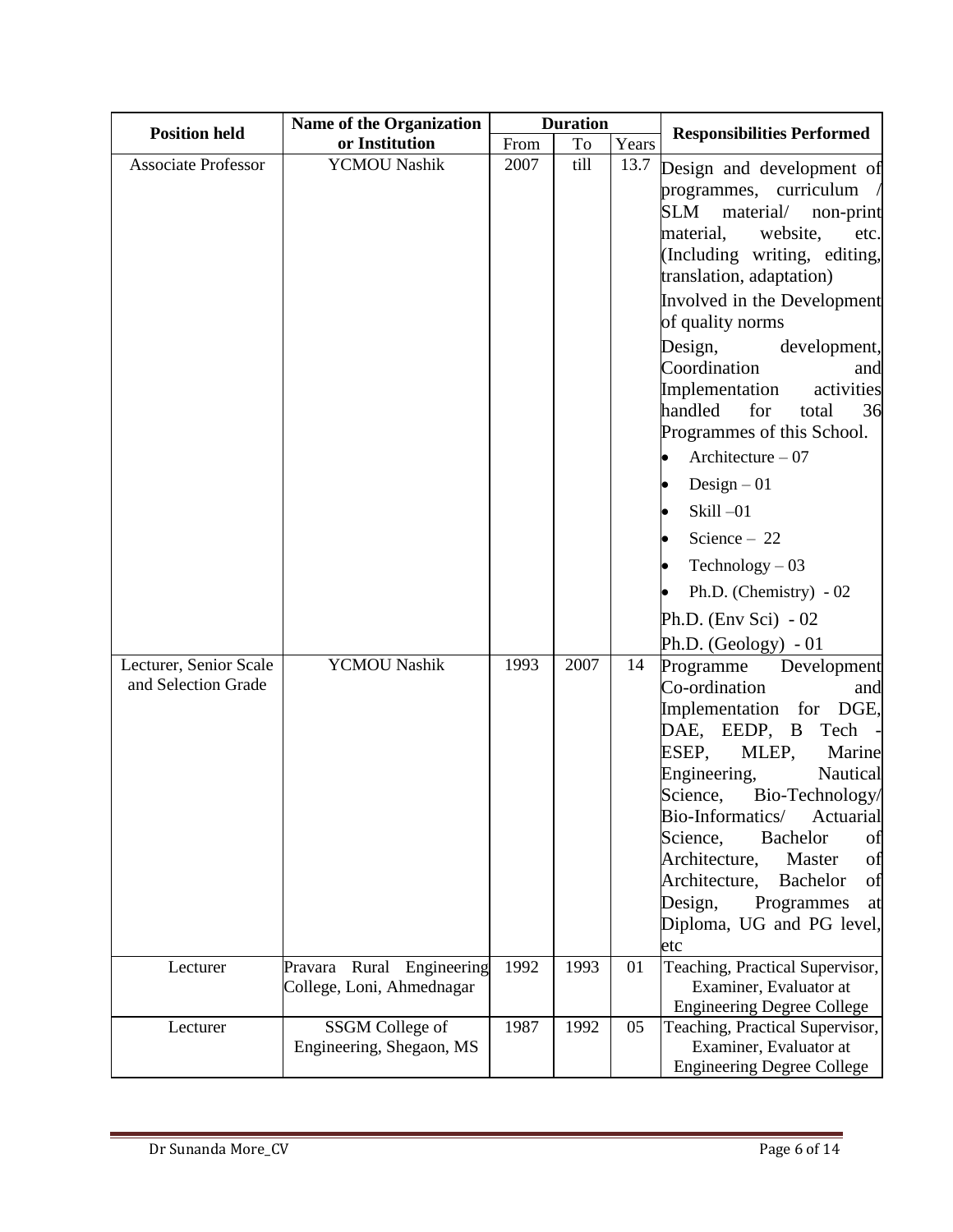## **International Assignments:**

|                        | Duration   |                         |                                                                                                                                                                                                                                                                                                                                                  |  |
|------------------------|------------|-------------------------|--------------------------------------------------------------------------------------------------------------------------------------------------------------------------------------------------------------------------------------------------------------------------------------------------------------------------------------------------|--|
| <b>Country Visited</b> | From       | To                      | Purpose of Visit                                                                                                                                                                                                                                                                                                                                 |  |
| Bali, Indonesia        | 02 October | 05<br>2011              | October Participated and Research paper presented in 24 <sup>th</sup><br><b>ICDE</b> International World Conference on<br>'Expanding Horizon – New Approaches'<br>participated and paper presented on<br>"Empowering various deprived segments in the<br>society through customized academic<br>programmes: A novel approach by YCMOU,<br>India" |  |
| Singapur, Malesia      | 04 Nov     | 09 Nov 2009 Family tour |                                                                                                                                                                                                                                                                                                                                                  |  |

### **Publications:**

| Sr.<br>No.     | Title of the Research Paper / Name of the<br>Books / Title of Chapter in the Book /<br><b>Policy Documents etc</b> | Name of the Journal / Publisher                                    | Year of<br>Publication |
|----------------|--------------------------------------------------------------------------------------------------------------------|--------------------------------------------------------------------|------------------------|
| 1.             | Content Editor: Dr Sunanda Arun More                                                                               | <b>YCMOU Nashik</b>                                                | 2019                   |
|                | <b>Research Methodology</b>                                                                                        | ISBN: NA - ebook<br>Page nos.: 296                                 |                        |
| $\overline{2}$ | <b>Author: Dr Sunanda Arun More</b>                                                                                | <b>LAP</b><br>Academic<br><b>LAMBERT</b>                           | 2012                   |
|                | Virtual Classroom Module for                                                                                       | Publishing, Germany                                                |                        |
|                | <b>Interactive Learning</b>                                                                                        | ISBN: 978-3-659-30927-4                                            |                        |
|                |                                                                                                                    | Page nos.: 61                                                      |                        |
| 3              | <b>Author: Dr Sunanda Arun More</b>                                                                                | <b>LAP</b><br>Academic<br><b>LAMBERT</b>                           | 2012                   |
|                | Academic Counselling in the Context of Publishing, Germany                                                         |                                                                    |                        |
|                | Education                                                                                                          | ISBN: 978-3-8465-5582-8                                            |                        |
|                |                                                                                                                    | Page nos.: 269                                                     |                        |
| $\overline{4}$ | <b>Technology</b><br><b>Instructional</b>                                                                          | <b>Editing:</b> YCMOU Nashik                                       | From                   |
|                | eBooks<br>Total<br>$40+$<br>of                                                                                     | following ISBN: NA - ebook                                         | 2017 to                |
|                | programs                                                                                                           |                                                                    | 2020                   |
|                | $\#$ M.Sc. Environmental Science $-15$ ebooks<br># B.Sc. - SEC511 & OPN272 Financial                               |                                                                    |                        |
|                | and Investment Skills – 01 ebook                                                                                   |                                                                    |                        |
|                | $\#$ Diploma in Statistics $-02$ ebooks                                                                            |                                                                    |                        |
|                | # DGE, #DAE, #EEDP                                                                                                 |                                                                    |                        |
| 5              | Review of agent                                                                                                    | based e-learning International Journal of Instructional April 2017 |                        |
|                | management system                                                                                                  | Technology and Distance Learning                                   |                        |
|                |                                                                                                                    | (ITDL), April 2017, Vol. 14 No. 4                                  |                        |
|                |                                                                                                                    | <b>ISSN 1550-6908</b>                                              |                        |
|                |                                                                                                                    | Pages $15-26$                                                      |                        |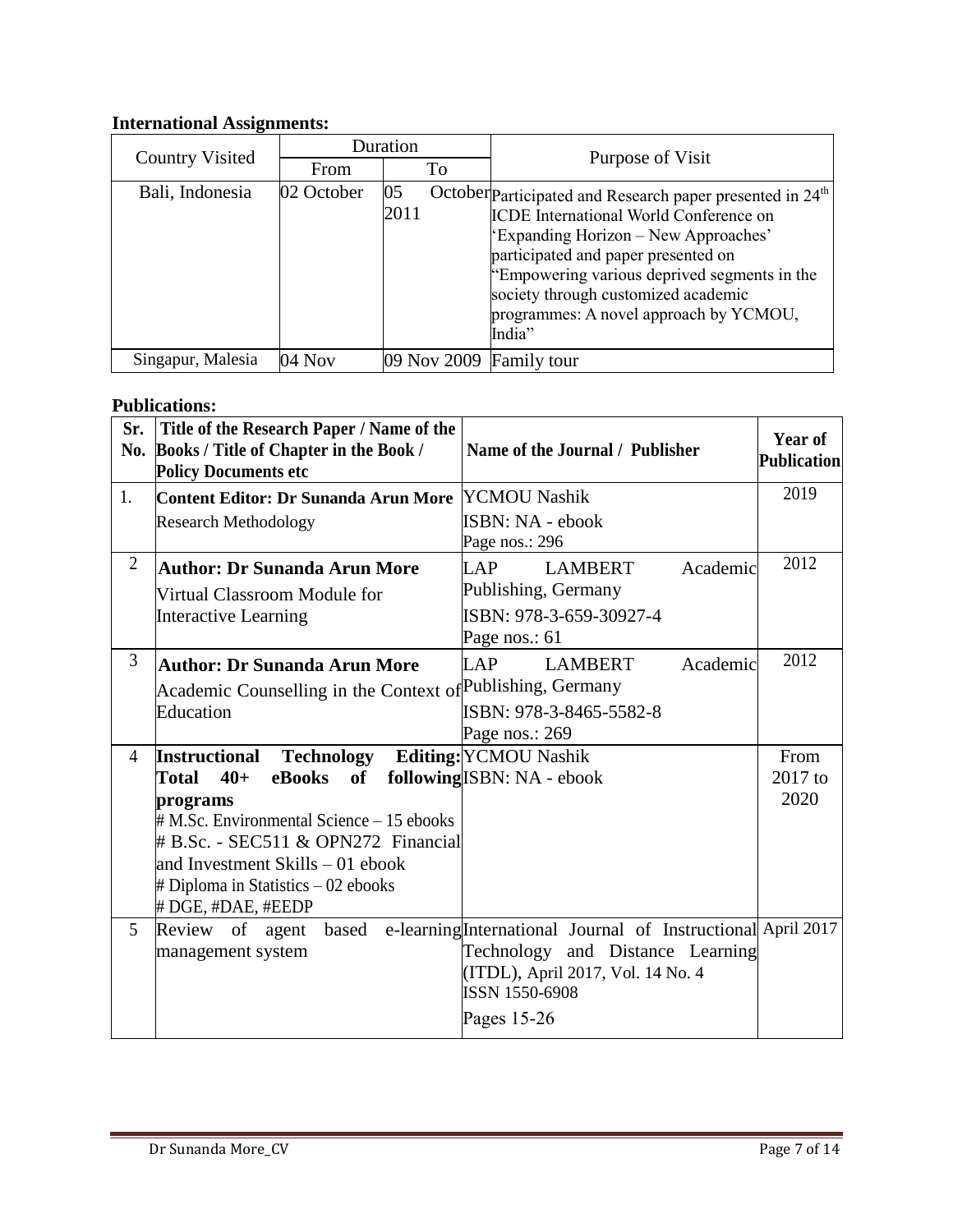| Sr.            | Title of the Research Paper / Name of the                                             |                                                                                        | Year of            |
|----------------|---------------------------------------------------------------------------------------|----------------------------------------------------------------------------------------|--------------------|
|                | No. Books / Title of Chapter in the Book /                                            | Name of the Journal / Publisher                                                        | <b>Publication</b> |
|                | <b>Policy Documents etc</b>                                                           |                                                                                        |                    |
| 6              | Fog Computing: New Approach in the                                                    | International Journal of Innovative September                                          |                    |
|                | World of Cloud Computing                                                              | Research<br>Computer<br>and<br>in                                                      | 2016               |
|                |                                                                                       | Communication<br>Engineering                                                           |                    |
|                |                                                                                       | (IJIRCCE, Impact Factor<br>6.577)                                                      |                    |
|                |                                                                                       | September 2016, Vol. 04 Issue 9 ISSN                                                   |                    |
|                |                                                                                       | 2320-9801                                                                              |                    |
|                |                                                                                       | Pages 16310-16316                                                                      |                    |
| $\overline{7}$ | Adoption of Cloud Computing<br>Education<br>Institutions                              | By <sup>International</sup> Journal of Innovative September<br>inResearch<br>and<br>in | 2016               |
|                | Higher<br>Maharashtra India: An Investigative Communication                           | Computer<br>Engineering                                                                |                    |
|                | Study                                                                                 | (IJIRCCE, Impact Factor 6.577)                                                         |                    |
|                |                                                                                       | September 2016, Vol. 04 Issue 9 ISSN                                                   |                    |
|                |                                                                                       | 2320-9801                                                                              |                    |
|                |                                                                                       | Pages16317-16325                                                                       |                    |
| 8              | Fog computing: a new approach in the International Journal of Instructional September |                                                                                        |                    |
|                | world of cloud computing                                                              | Technology and Distance Learning                                                       | 2016               |
|                |                                                                                       | (ITDL)                                                                                 |                    |
|                |                                                                                       | September 2016, Vol. 13 No. 9                                                          |                    |
|                |                                                                                       | ISSN 1550-6908                                                                         |                    |
|                |                                                                                       | Pages 49-58                                                                            |                    |
| 9              | Study of Faculty Development in the International Journal of Instructional July 2016  |                                                                                        |                    |
|                | context of universal human values                                                     | Technology and Distance Learning                                                       |                    |
|                |                                                                                       | (ITDL)                                                                                 |                    |
|                |                                                                                       | July 2016, Vol. 13 No. 7<br><b>ISSN 1550-6908</b>                                      |                    |
|                |                                                                                       | Pages 23-28                                                                            |                    |
| 10             | Research paper on "The Education as a Proceedings of 3rd Interdisciplinary October,   |                                                                                        |                    |
|                | Service (EaaS): Changing the shape of International Conference                        | on Multi-                                                                              | 2016               |
|                | E-Education"                                                                          | Disciplinary<br>Scenario<br>of<br>Higher                                               |                    |
|                |                                                                                       | Education in India, organized by                                                       |                    |
|                |                                                                                       | Sunit's Institute of English Language,                                                 |                    |
|                |                                                                                       | Literature & Research, Jalgaon in                                                      |                    |
|                |                                                                                       | Collaboration with SES's College of                                                    |                    |
|                |                                                                                       | Physical Education and College of                                                      |                    |
|                |                                                                                       | Education, Jalgaon on 8th October,                                                     |                    |
|                |                                                                                       | 2016 (Regd.No.MAH/ 16916/ Jalgaon)                                                     |                    |
| 11             | Role of Cloud Edited<br>Research paper on                                             | Book Today's Education October,                                                        |                    |
|                | Computing in Education Sector                                                         | System: Problem's & Remedies By:<br><b>Raut Publication Nanded</b>                     | 2016               |
|                |                                                                                       |                                                                                        |                    |
|                |                                                                                       | 14 October 2016,                                                                       |                    |
|                |                                                                                       | ISBN 978-93-85187-13-1                                                                 |                    |
|                |                                                                                       | Pages 134-138                                                                          |                    |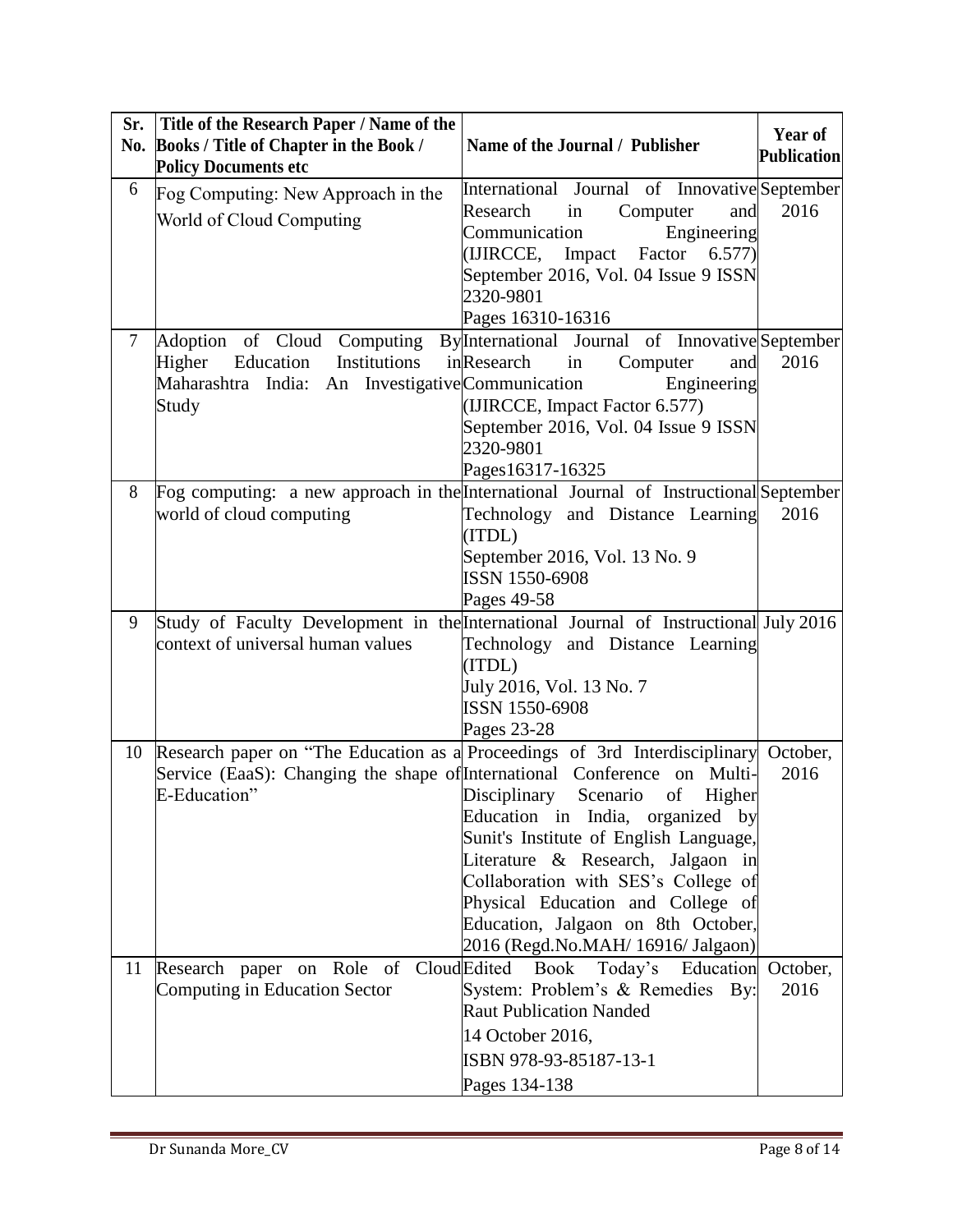| Sr.<br>No. | Title of the Research Paper / Name of the<br>Books / Title of Chapter in the Book /                                                                                                                                   | Name of the Journal / Publisher                                                                                                                                                                                                                                                                        | Year of<br><b>Publication</b> |
|------------|-----------------------------------------------------------------------------------------------------------------------------------------------------------------------------------------------------------------------|--------------------------------------------------------------------------------------------------------------------------------------------------------------------------------------------------------------------------------------------------------------------------------------------------------|-------------------------------|
| 12         | <b>Policy Documents etc</b><br>Research<br>paper                                                                                                                                                                      | on Cloud Based Edited Book Today's Education October,                                                                                                                                                                                                                                                  |                               |
|            | Educational System: Its Challenges, System: Problem's & Remedies                                                                                                                                                      |                                                                                                                                                                                                                                                                                                        | 2016                          |
|            | <b>Opportunities and Issues</b>                                                                                                                                                                                       | 14 October 2016,                                                                                                                                                                                                                                                                                       |                               |
|            |                                                                                                                                                                                                                       | By: Raut Publication Nanded                                                                                                                                                                                                                                                                            |                               |
|            |                                                                                                                                                                                                                       | ISBN 978-93-85187-13-1                                                                                                                                                                                                                                                                                 |                               |
| 13         | Research paper on Significance of Faculty Proceedings                                                                                                                                                                 | Pages 109-112<br>International<br>$of$ <sup><math>-</math></sup><br>1st                                                                                                                                                                                                                                | $11 - 12$                     |
|            | Development towards Universal HumanConference<br>Values                                                                                                                                                               | Universal<br>on<br>Values Organized by the Bahá'í<br>Academy in Association with the<br>Department of Education,<br>Shivaji<br>University,<br>Kolhapur,<br>And<br>Institute<br>International<br>of<br>Organisational<br>Psychological<br>Medicine,<br>Australia<br>Bahá'í<br>at<br>Academy, Panchgani, | HumanJune 2016                |
| 14         | Research paper on 'Virtual Classroom                                                                                                                                                                                  | EJournal of Bytco College NasikRoad                                                                                                                                                                                                                                                                    | Aug 2013                      |
|            | Modules for Qualitative Learning: A                                                                                                                                                                                   | ISBN No: 978-93-80744-43-8,                                                                                                                                                                                                                                                                            |                               |
|            | Case Study'                                                                                                                                                                                                           | Pages 74-81                                                                                                                                                                                                                                                                                            |                               |
| 15         | Research Paper on Virtual classroom<br>modules: an effective tool for qualitative Technology and Distance Learning<br>learning                                                                                        | International Journal of Instructional<br>(ITDL), July 2013, Vol.10 No. 7 ISSN<br>1550-6908<br>Pages 39-46                                                                                                                                                                                             | <b>July 2013</b>              |
| 16         | Identification<br>Research<br>paper<br>on<br>Professional Training Needs and their Annual Conference 2012 jointly organized<br>application<br>for<br>development<br>among<br>employees:<br>A<br><b>Study of YCMOU</b> | of Proceedings of 17 <sup>th</sup> IDEA National level 17-19 April<br>competency by YCMOU and IDEA                                                                                                                                                                                                     | 2012                          |
| 17         | Research paper on Analysis of Training Proceedings of 17 <sup>th</sup> IDEA National level 17-19 April<br>Imparted from the Perception of Trainer Annual Conference 2012 jointly organized<br>and Trainee             | by YCMOU and IDEA                                                                                                                                                                                                                                                                                      | 2012                          |
| 18         | Research paper on Empowering various<br>deprived segments in the society<br>through customized academic<br>programmes: A novel approach by<br>YCMOU, India.                                                           | Published<br>online<br>at<br>http://vid4edu.info/paper/index.php/icd<br>e/2011/paper/view/151                                                                                                                                                                                                          | October<br>2011               |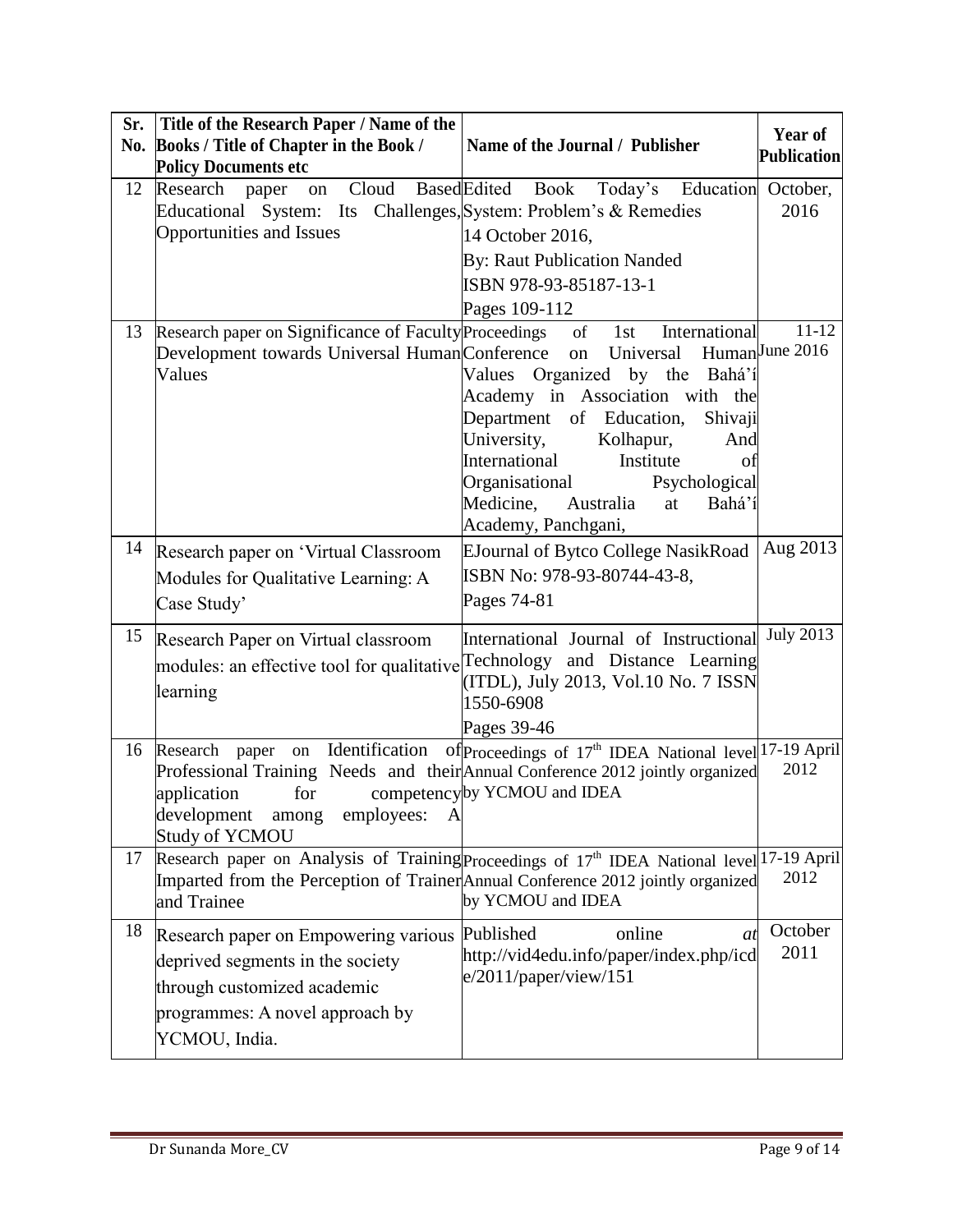| Sr. | Title of the Research Paper / Name of the                                                                                                |                                                                                                                                                                                                                           | Year of            |
|-----|------------------------------------------------------------------------------------------------------------------------------------------|---------------------------------------------------------------------------------------------------------------------------------------------------------------------------------------------------------------------------|--------------------|
| No. | Books / Title of Chapter in the Book /<br><b>Policy Documents etc</b>                                                                    | Name of the Journal / Publisher                                                                                                                                                                                           | <b>Publication</b> |
| 19  | Research paper on 'Quality Assurance<br>through e-Learning Tools Offered in<br>YCMOU'                                                    | Proceedings of the National Level November<br>Conference<br>organized<br>during<br>November 2009 by Indian Distance<br>Education Association, Directorate of<br>Distance Education and University of<br>Kashmir, Srinagar | 2009               |
| 20  | Research Paper on 'Strategies for e-<br>Learning in ODL'                                                                                 | International Journal of Instructional<br>Technology and Distance Learning<br>(ITDL), Vol 6, No. 3                                                                                                                        | March<br>2009      |
| 21  | Research paper on 'Assessment of<br>Counseller's, Training Imparted through<br>Multimedia Moduls in Engineering<br>Programmes of YCMOU'  | International Journal of Instructional<br>Technology and Distance Learning<br>(ITDL) Vol 5, No.9, Sept 2008                                                                                                               | Sept 2008          |
| 22  | Research paper on 'Engineering<br>Education: New Paradigm in YCMOU'                                                                      | Proceedings of National Seminar U P 24-25 Mar<br>Rajarshi Tandon Open University,<br>Allahabad                                                                                                                            | 2007               |
| 23  | Research paper on 'Use of Virtual<br>Classroom Module for Learning in<br>ODES'                                                           | Proceedings of XII IDEA International 24-26 Nov<br>Conference organized by University of<br>Mumbai                                                                                                                        | 2006               |
| 24  | Research paper on Learning with Virtual<br>Classroom Module: How Effective?                                                              | Proceedings<br>of<br>International<br>Conference organized by ICDE-IGNOU<br>Delhi                                                                                                                                         | 18-23 Nov<br>2005  |
| 25  | Research Paper on Virtual Classroom<br>Module: Design and Development<br>Process of Emerging Tool                                        | Proceedings<br>of<br>11th<br>Annual<br>International<br>Distance<br>Education<br>Conference by the Center for Distance<br>Learning Research, Houston, Texas                                                               | January<br>2004    |
| 26  | Research Paper on Analytical Study of Published<br><b>Effectiveness of e-Learning Tools</b><br><b>Offered in YCMOU</b>                   | ICOOL2003;<br>by<br>International Conference on Open and<br>Online<br>Learning<br>at<br>http://icool.uom.ac.mu/2003/papers/fil<br>e/More.pdf                                                                              | 2003               |
| 27  | Research paper on "E-Learning: A New<br>Tool of Education in YCMOU"<br>Received Best Paper Award by the<br><b>COL-IGNOU</b> at New Delhi | of<br><b>AAOU</b><br>Proceedings<br><b>IXX</b><br>International Conference organized by<br>Common Wealth of Learning and<br><b>IGNOU</b> at New Delhi                                                                     | 21-23 Feb<br>2002  |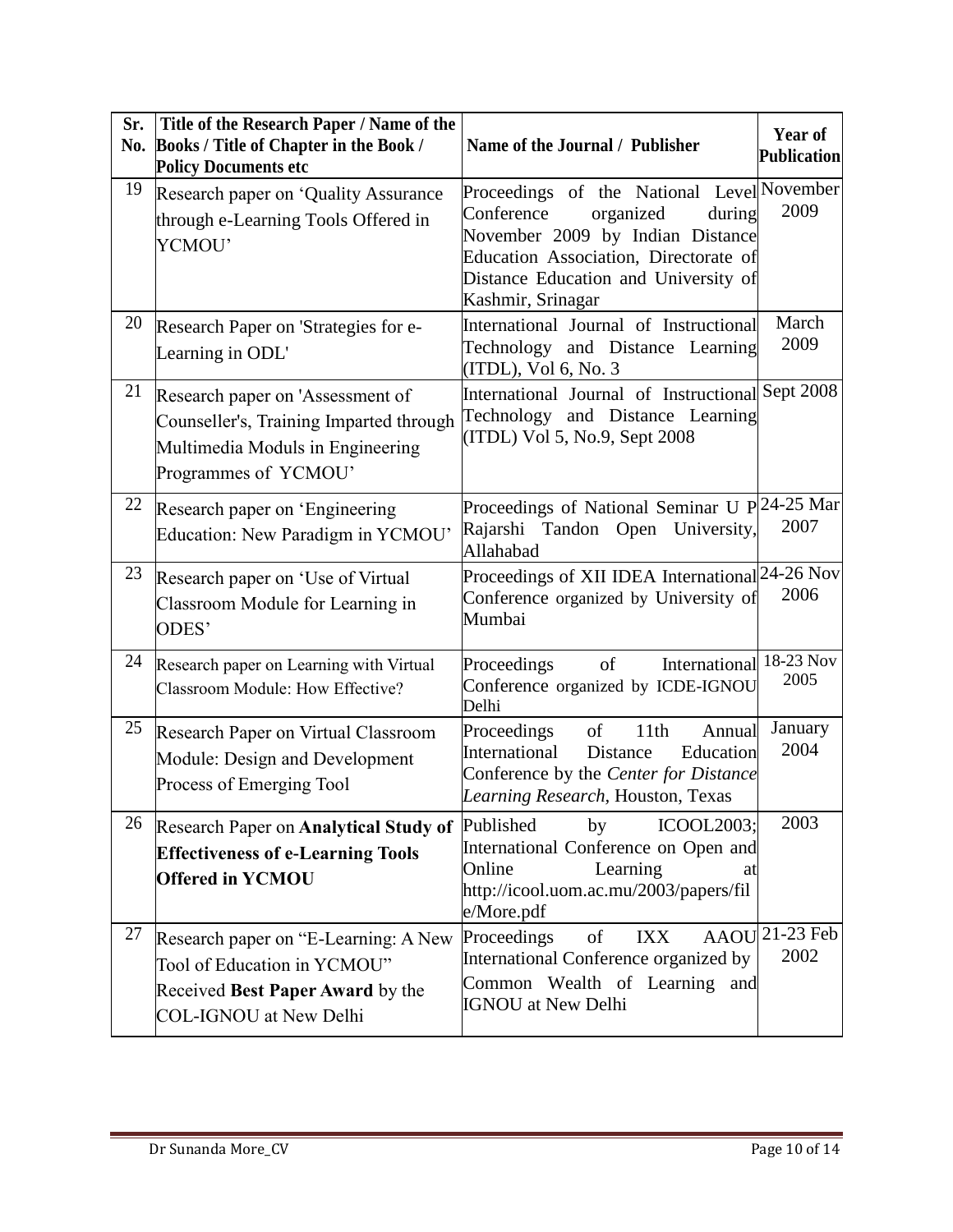| Sr.<br>No. | Title of the Research Paper / Name of the<br>Books / Title of Chapter in the Book /<br><b>Policy Documents etc</b>                                                                                                                                                        | Name of the Journal / Publisher              | Year of<br><b>Publication</b>    |
|------------|---------------------------------------------------------------------------------------------------------------------------------------------------------------------------------------------------------------------------------------------------------------------------|----------------------------------------------|----------------------------------|
| 28         | Prepared total 13 University Annual<br>Reports for 2003-04, 2004-05, 2005-06<br>2006-07, 2007-08, 2008-09, 2009-10,<br>2010-11, 2011-12, 2012-13, 2013-14,<br>2014-15 and 2015-16                                                                                         | YCMOU Nashik – 13 Annual Reports             | From<br>2011 to<br>June 2017     |
| 29         | Prepared total 06 University<br>Development Grant Proposal for DEC/<br>DEB of UGC Grants for 2011-12,<br>2012-13, 2013-14, 2014-15, 2015-16<br>and 2016-17                                                                                                                | YCMOU Nashik – 06 DEC Dev Grant<br>Proposals | From<br>2011 to<br>March<br>2017 |
| 30         | Contributed in the book writing "Expression YCMOU<br>of Impression" of the past and present<br>YCMOU students.                                                                                                                                                            |                                              | 2009                             |
| 31         | Wrote one Unit on Research<br>Scholarships and Fellowships at<br>National and International level in<br>Quality Manual of University in 2008                                                                                                                              | <b>YCMOU</b>                                 | 2009                             |
| 32         | Conducted radio counselling for the<br>students of the School of AST                                                                                                                                                                                                      | <b>YCMOU Nashik</b>                          | 2008                             |
| 33         | <b>Developed Computer Based Training</b><br>(CBT) Material on Fundamentals of<br>Oscilloscope for the students of<br><b>Electronics Engineering Diploma</b><br>Programmes. This CBT is approved by<br>an eminent International expert Mr. Peter<br>Fenrich, BCIT, Canada. | YCMOU Nashik                                 | <b>May 2001</b>                  |
| 34         | Developed a Virtual Classroom Module YCMOU Nashik<br>(VCM) on Diode Applications:<br>Rectifiers in VB Authoring Tool for the<br>students of Electronics Engineering<br>Diploma Programmes.                                                                                |                                              | 2003                             |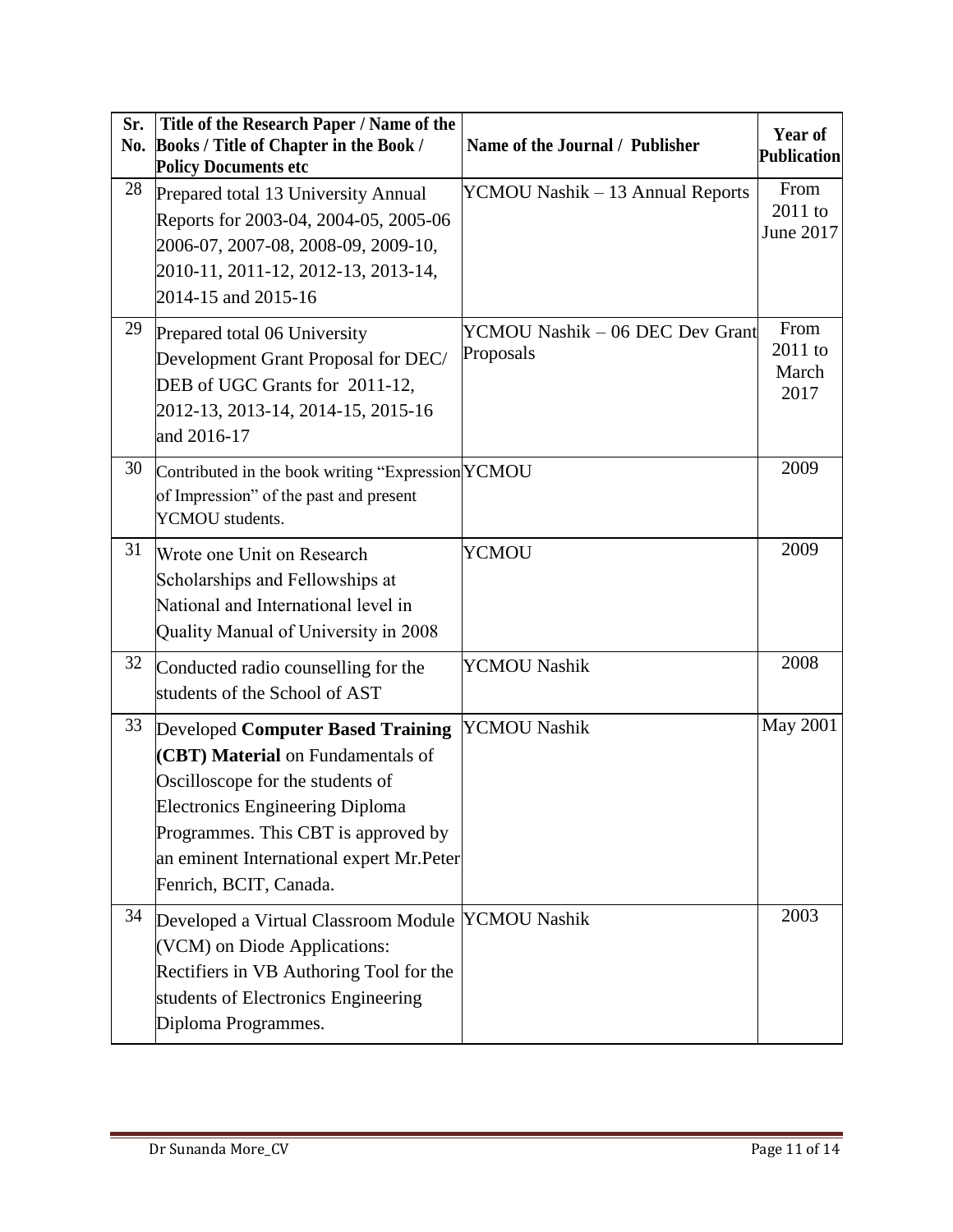| Sr.<br>No. | Title of the Research Paper / Name of the<br>Books / Title of Chapter in the Book /<br><b>Policy Documents etc</b>                                                                                                      | Name of the Journal / Publisher                                                                                                          | Year of<br><b>Publication</b> |
|------------|-------------------------------------------------------------------------------------------------------------------------------------------------------------------------------------------------------------------------|------------------------------------------------------------------------------------------------------------------------------------------|-------------------------------|
| 35         | Developed Video Programmes with its<br>production script for the course<br><b>Workshop Technology and Basic</b><br><b>Electronics for Television Broadcasting</b>                                                       | YCMOU Nashik                                                                                                                             | 2002                          |
| 36         | Contributed in write-up of one Unit on<br>How to Use VCMs and CD-ROMs in<br>Teaching for the School of Education of<br>this University.                                                                                 | <b>YCMOU</b>                                                                                                                             | 2006                          |
| 37         | Conducted Orientation and training to<br>the staff of Regional Centres and Study<br>Centre Head and Coordinators for the<br>programmes of the school of AST<br>through Virtual Learning Centre and<br>face-to-face mode | YCMOU Nashik                                                                                                                             | 1993 to till<br>date          |
| 38         | Research paper on "Strategies Implemented Proceedings of VIII <sup>th</sup><br>for Internet based Education in YCMOU"                                                                                                   | <b>IDEA</b> National<br>Conference organized by Indian Distance March 2001<br><b>Education Association at Warangal</b>                   | $22 - 24$                     |
| 39         | Research paper on "Issues in Curriculum<br>Development"                                                                                                                                                                 | Proceedings of VI <sup>th</sup> IDEA National<br>Conference organized by Indian Distance<br><b>Education Association at YCMOU Nashik</b> | 30-31 Jan<br>1999             |

# **Membership of Professional Body / Statutory Body (Internal & External):**

| Sr. | Membership of Professional Body /             | Name of Statutory Body / | Period   | Period            |
|-----|-----------------------------------------------|--------------------------|----------|-------------------|
| No. | <b>Statutory Body</b>                         | Institution              | From     | To                |
|     | AST<br>Chairperson of<br>Council              | School YCMOU Nashik      | 2017     | Till date<br>2021 |
|     | Chairperson of PAC of<br><b>AST</b><br>School |                          |          |                   |
|     | Member of Academic Council<br>3.              |                          |          |                   |
|     | Member of Planning Board<br>4.                |                          |          |                   |
|     | Member of Board of Examination<br>5.          |                          |          |                   |
|     | Chairperson of DRC of School<br>6.            | <b>YCMOU Nashik</b>      | Jan 2018 | Dec<br>2020       |
|     | 7. Presiding Officer on the "Internal"        | <b>YCMOU Nashik</b>      | Feb 2014 | Jan 2017          |
|     | Complaint Committee (ICC)"                    |                          |          |                   |
|     | formed as Sexual Harassments at               |                          |          |                   |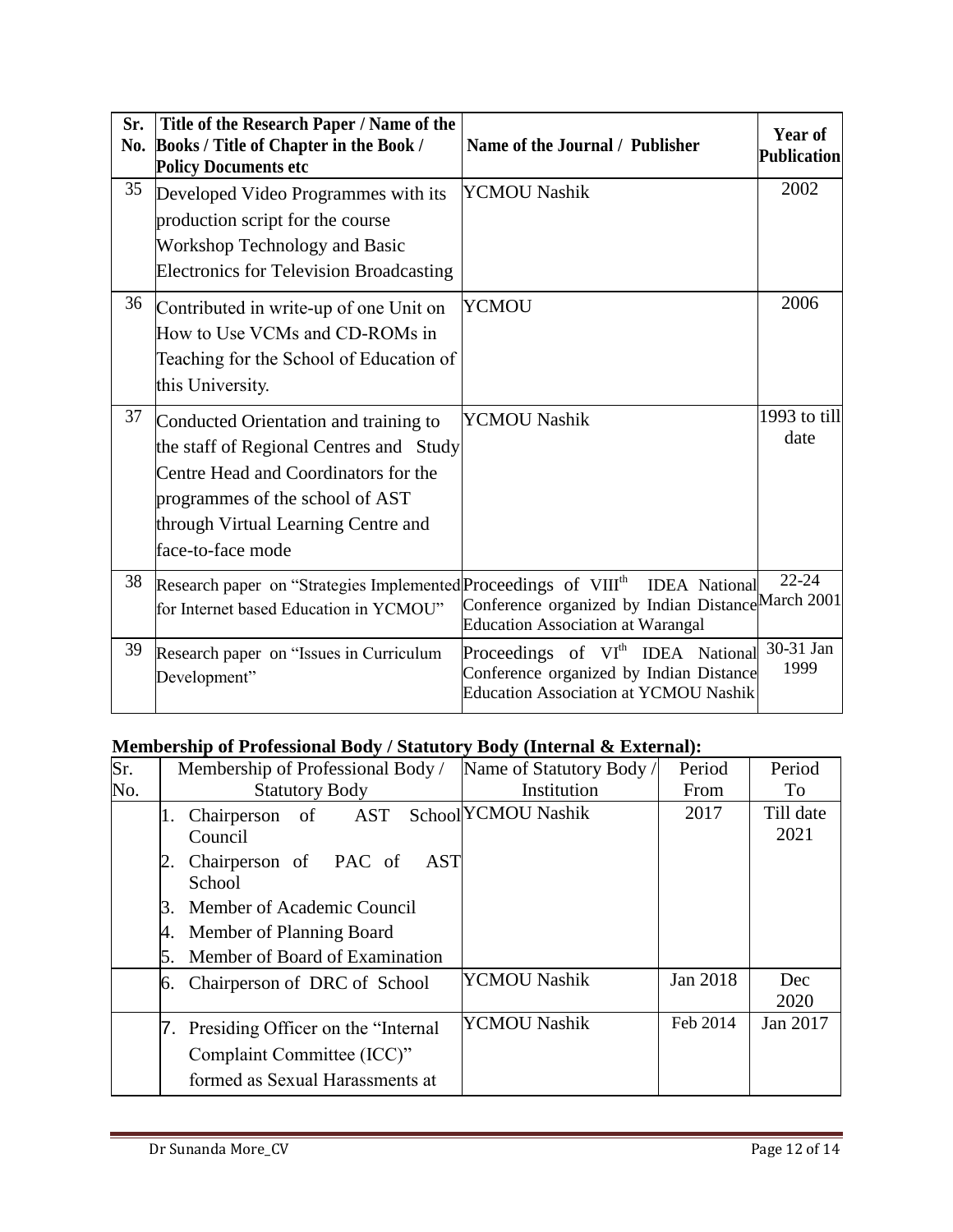| Sr. | Membership of Professional Body /                                                                                                                                             | Name of Statutory Body / | Period       | Period                  |
|-----|-------------------------------------------------------------------------------------------------------------------------------------------------------------------------------|--------------------------|--------------|-------------------------|
| No. | <b>Statutory Body</b>                                                                                                                                                         | Institution              | From         | To                      |
|     | Workplace (Prevention, Prohibition                                                                                                                                            |                          |              |                         |
|     | & Redressal) Act 2013                                                                                                                                                         |                          |              |                         |
|     | President of Internal Complaint YCMOU Nashik<br>8.<br>Committee                                                                                                               |                          | Jan 2002     | 31 Jan 2005             |
|     | 9. Member of RRC Committee                                                                                                                                                    | <b>YCMOU Nashik</b>      | Jan 2018     | Dec<br>2020             |
|     | 10. Member of Academic Council                                                                                                                                                | <b>YCMOU Nashik</b>      |              | 22-Feb-2005 21-Feb-2008 |
|     | 11. Member of School Council (AST)                                                                                                                                            | <b>YCMOU Nashik</b>      | 2004         | Till date               |
|     | 12. Member of School Council<br><b>Continuing Education School</b>                                                                                                            | of YCMOU Nashik          | 2014         | $31$ -Dec-<br>2020      |
|     | 13. Member of School Council<br><b>Computer Science School</b>                                                                                                                | of YCMOU Nashik          | 2014         | 2017                    |
|     | 14. Member of 'Direct Admission, YCMOU Nashik<br>Exemption<br>Credit<br>Course<br>and<br>Transfer' (DACECT) Committee of<br>School<br>constituted<br>for<br>all<br>programmes |                          | 2004         | Till date               |
|     | 15. Member of Programme Advisory YCMOU Nashik<br>Committee of Architecture<br>and<br>Design Programmes of AST School                                                          |                          | 2005         | 2016                    |
|     | 16. Member of Programme Advisory YCMOU Nashik<br>Committee of Science Programmes<br>of AST School                                                                             |                          | 2006         | 2016                    |
|     | 17. Member of Programme Advisory YCMOU Nashik<br>Committee of Marine Engineering<br>and Nautical Science Programmes<br>of AST School                                          |                          | 2004         | 2010                    |
|     | 18. Member of Programme Advisory YCMOU Nashik<br>Committee of Engineering Diploma<br>Programmes of AST School                                                                 |                          | 2004         | 2010                    |
|     | 19. Member of Purchase Committee                                                                                                                                              | <b>YCMOU Nashik</b>      | 2017         | Till date<br>2021       |
|     | 20. Member of Library Committee                                                                                                                                               | <b>YCMOU Nashik</b>      | 2008<br>2018 | 2011<br>2020            |
|     | 21. Member of Technical<br>Committee                                                                                                                                          | Advisory YCMOU Nashik    | 2017         | Till date<br>2021       |
|     | 22. Nominated on the Committee of YCMOU Nashik<br>Garib Vidhyarthi Sahayya Nidhi<br>Yojana for the Students                                                                   |                          | 2013         | 2016                    |
|     | 23. Member on Expert and Learning YCMOU Nashik<br>Resource Selection Committee of                                                                                             |                          | 2010         | 2015                    |